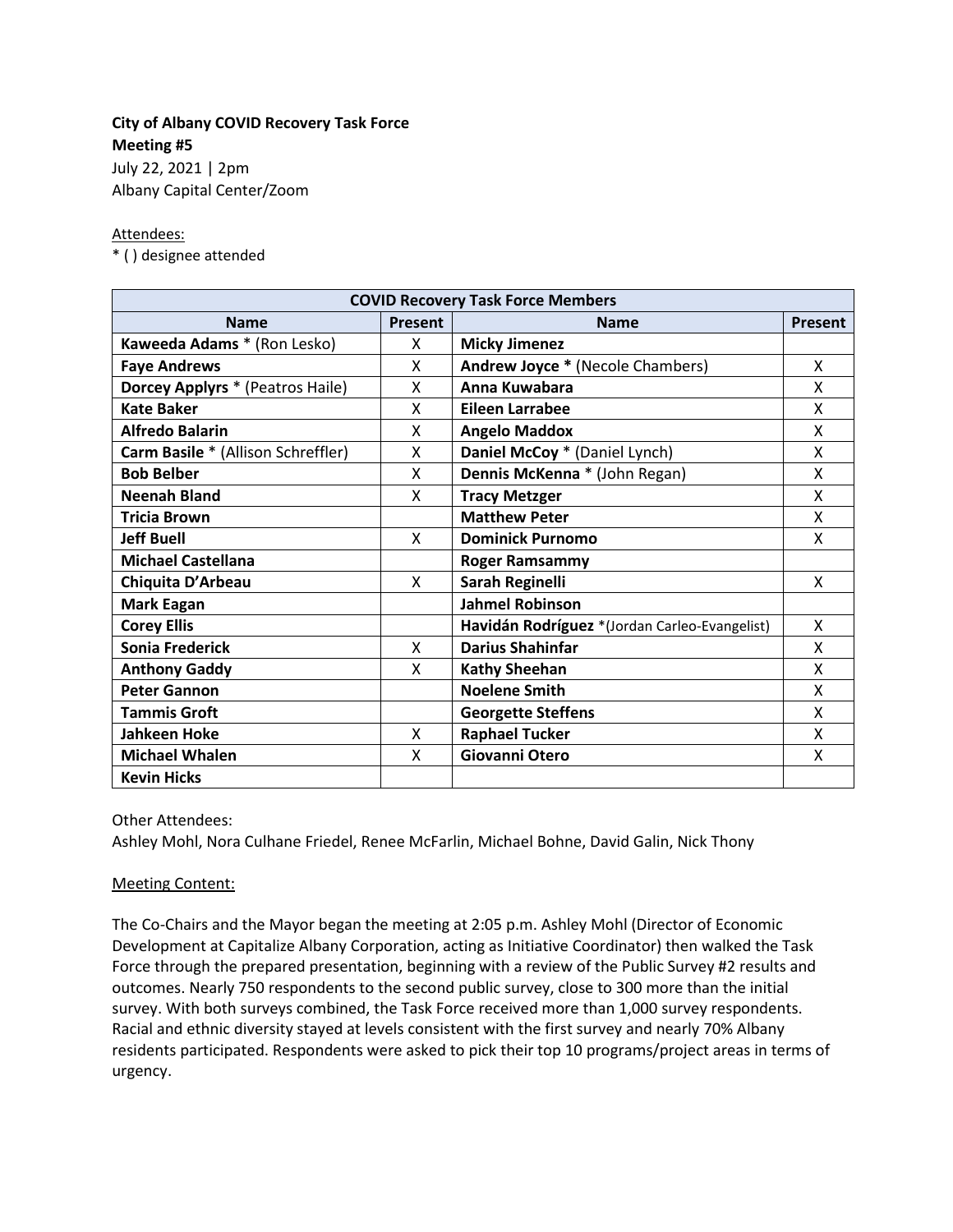The final tally of the Top 10 most urgent program areas were:

- 1) Provide mental health support and address social-emotional impacts of the pandemic
- 2) Promote access to healthcare for traditionally underserved individuals
- 3) Increase access to and affordability of quality, holistic childcare options
- 4) Support universal access to healthy food and nutrition education
- 5) Improve public safety
- 6) Target public infrastructure improvements in distressed census tracts and disinvested neighborhoods
- 7) Invest in implementation of neighborhood revitalization strategies
- 8) Support quality, affordable and diverse housing opportunities
- 9) Expand access to affordable, high-speed broadband access throughout the City of Albany
- 10) Retain, develop and attract a qualified and diverse workforce and emerging/expanding industries and job opportunities

The Co-Chairs then led the Task Force members through the proposed and constituent-informed Guiding Principles and Implementation Principles. The Mayor reviewed the proposed Assessment Framework and Task Force members were encouraged to express questions or concerns. Task Force members agreed that now and moving forward, flexibility, compliance, capacity, and engagement during the sub-recipient funding process is paramount. The Task Force members discussed the guidance provided by the Treasury and called for presenting a unified front as much as possible as the report is released.

The Task Force leadership reviewed the next steps, beginning with the Mayor reviewing the Report with the Budget Office and other city departments to determine how best to work these recommendations into the proposed 2022 Budget – and potentially propose amendments to the 2021 budget. The report will also be provided to the City of Albany Common Council to assist in their review of the proposed budget package. The Report will be made public, so that external agencies and service providers can begin considering how their operations can address these recommendations and start developing the collaborative projects and programs they intend to apply for subrecipient funding to create or enhance. It was stated that the City plans to begin building administrative and project management capacity, developing internal programs, and designing guidelines and competitive solicitations for subrecipient awards beginning in Quarter 1 of 2022, following budget approval.

The Co-Chairs shared that the Task Force leadership is pursuing a marketing campaign to accompany the report release.

The meeting adjourned at approximately 3:15 p.m.

### Administrative Matters:

 $\circ$  Meeting Materials/Resources will continue to be posted publicly to the City's webpage as they become available